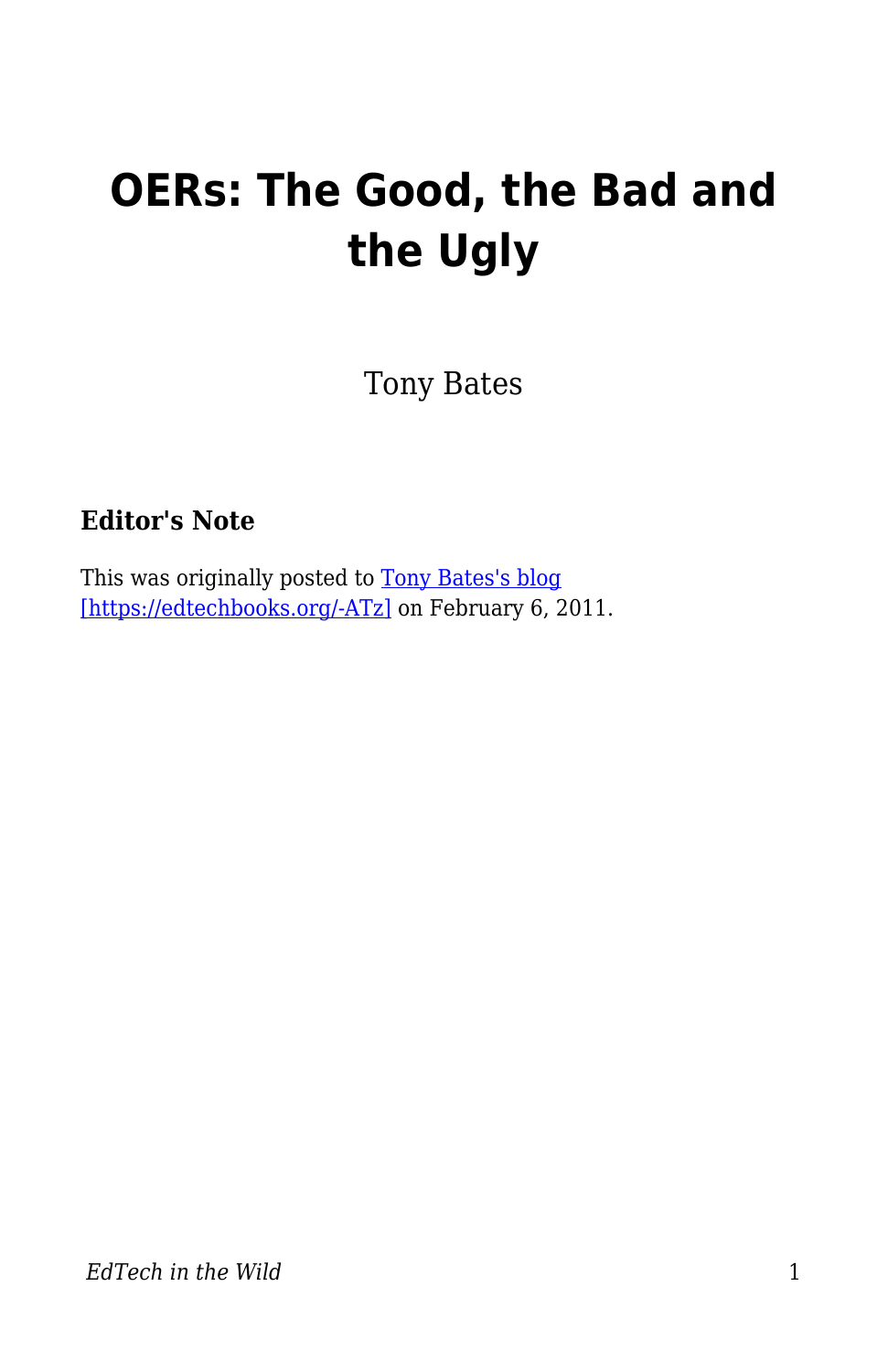

[https://edtechbooks.org/-mxV]

I increasingly fear that the open educational resources movement is being used as a way of perpetuating inequalities in education while purporting to be democratic. Some components of OERs also smack of hypocrisy, elitism and cultural imperialism (the bad), as well as failure to apply best practices in teaching and learning (the ugly). Despite my support for the idea of sharing in education (the good), these concerns have been gnawing away at me for some time, so after 42 years of working in open learning, I feel it's time to provide a critique of the open educational resources 'movement'.

This is prompted by several recent developments, such as the following publications and events:

Walsh, T. (2011) [Unlocking the Gates: How and Why Leading](http://press.princeton.edu/titles/9386.html) [Universities Are Opening Up Access to Their Courses](http://press.princeton.edu/titles/9386.html) [\[https://edtechbooks.org/-UCU\]](http://press.princeton.edu/titles/9386.html) Princeton NJ: Princeton University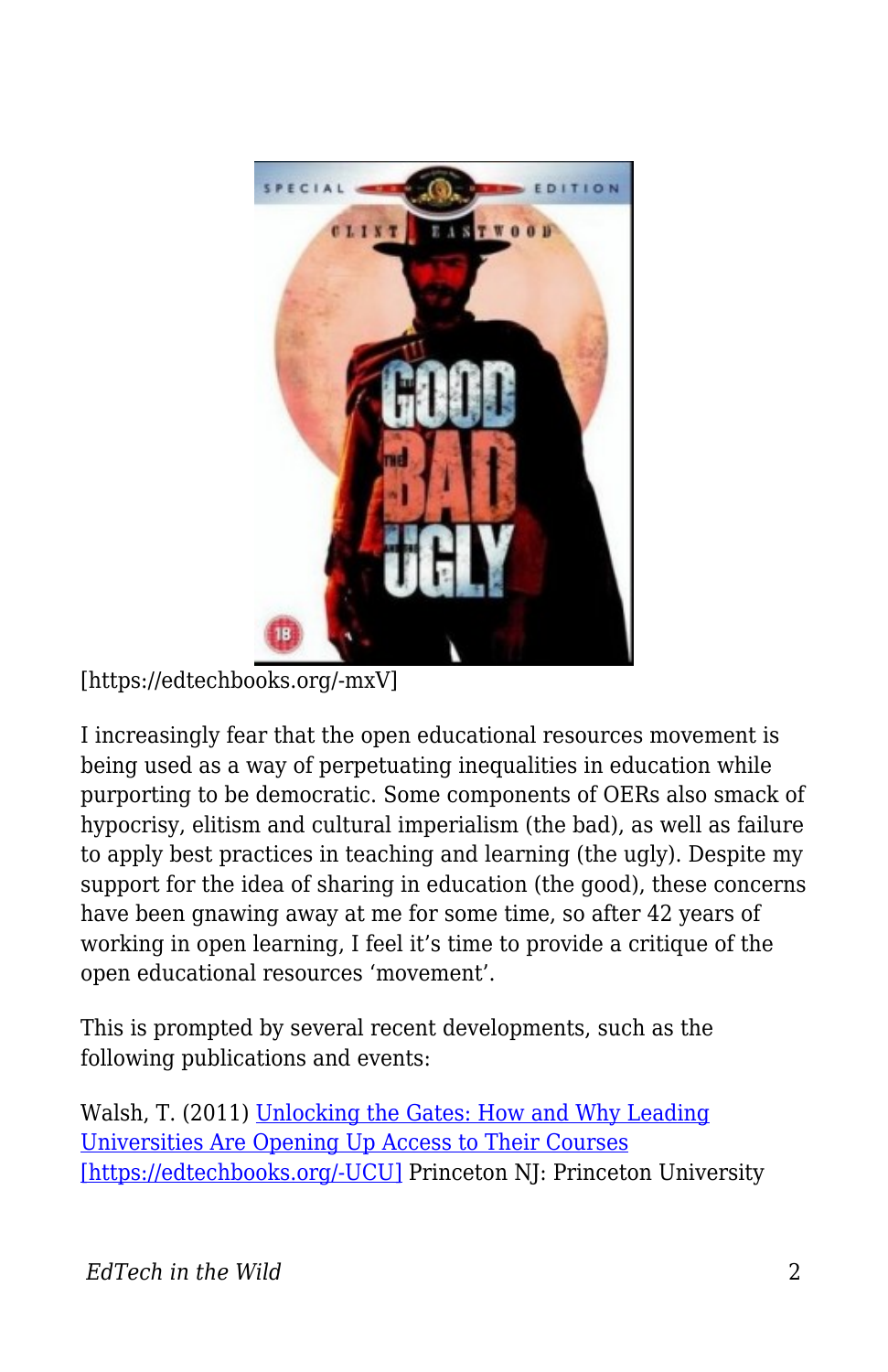#### Press

For a brief review of this book and interview with the author, see: Kolowich, S. (2011) Online courseware's existential moment [Inside](http://www.insidehighered.com/news/2011/02/03/book_examines_free_online_course_giveaways_at_elite_american_colleges_and_universities) [Higher Education \[https://edtechbooks.org/-efz\],](http://www.insidehighered.com/news/2011/02/03/book_examines_free_online_course_giveaways_at_elite_american_colleges_and_universities) February 3 (thanks to Clayton Wright for directing me to this).

For an interview with the author, see: [Unlocking the gates: interview](http://highereducationmanagement.wordpress.com/2011/01/22/unlocking-the-gates-interview-with-author-taylor-walsh/) [with the author, Taylor Gates \[https://edtechbooks.org/-oP\]](http://highereducationmanagement.wordpress.com/2011/01/22/unlocking-the-gates-interview-with-author-taylor-walsh/), in [Higher](http://highereducationmanagement.wordpress.com/) [Education Management Group \[https://edtechbooks.org/-Pzd\]](http://highereducationmanagement.wordpress.com/) blog, and a follow-up from Keith Hampson on industrial vs cottage industry OERs: [OERs: Conversation Notes \[https://edtechbooks.org/-NJB\]](http://highereducationmanagement.wordpress.com/2011/01/23/oer-conversation-notes/)

EDUCAUSE (2010) Open [Educause Review](http://www.educause.edu/EDUCAUSE+Review/ERVolume442009/EDUCAUSEReviewMagazineVolume45/209245) [\[https://edtechbooks.org/-zID\],](http://www.educause.edu/EDUCAUSE+Review/ERVolume442009/EDUCAUSEReviewMagazineVolume45/209245) Vol. 45, No. 4 (special edition of open educational resources).

#### **Openness as a value**

No, I'm not going to attack motherhood. I agree 100% with David Wiley when he says in his [editorial in Educause Review](http://www.educause.edu/EDUCAUSE+Review/EDUCAUSEReviewMagazineVolume45/OpennessasCatalystforanEducati/209246) [\[https://edtechbooks.org/-aAP\]](http://www.educause.edu/EDUCAUSE+Review/EDUCAUSEReviewMagazineVolume45/OpennessasCatalystforanEducati/209246):

'those educators who share the most thoroughly of themselves with the greatest proportion of their students are the ones we deem successful…..Education is sharing. Education is about being open.'

However, this is a definition of 'open learning', and I will argue that 'open learning' is much broader and actually different from 'open content' or 'open resources.'

For me, in an ideal world, education would be open to all, and would be free for everyone. However, we don't expect teachers or university lecturers to work for nothing, so we immediately have a tension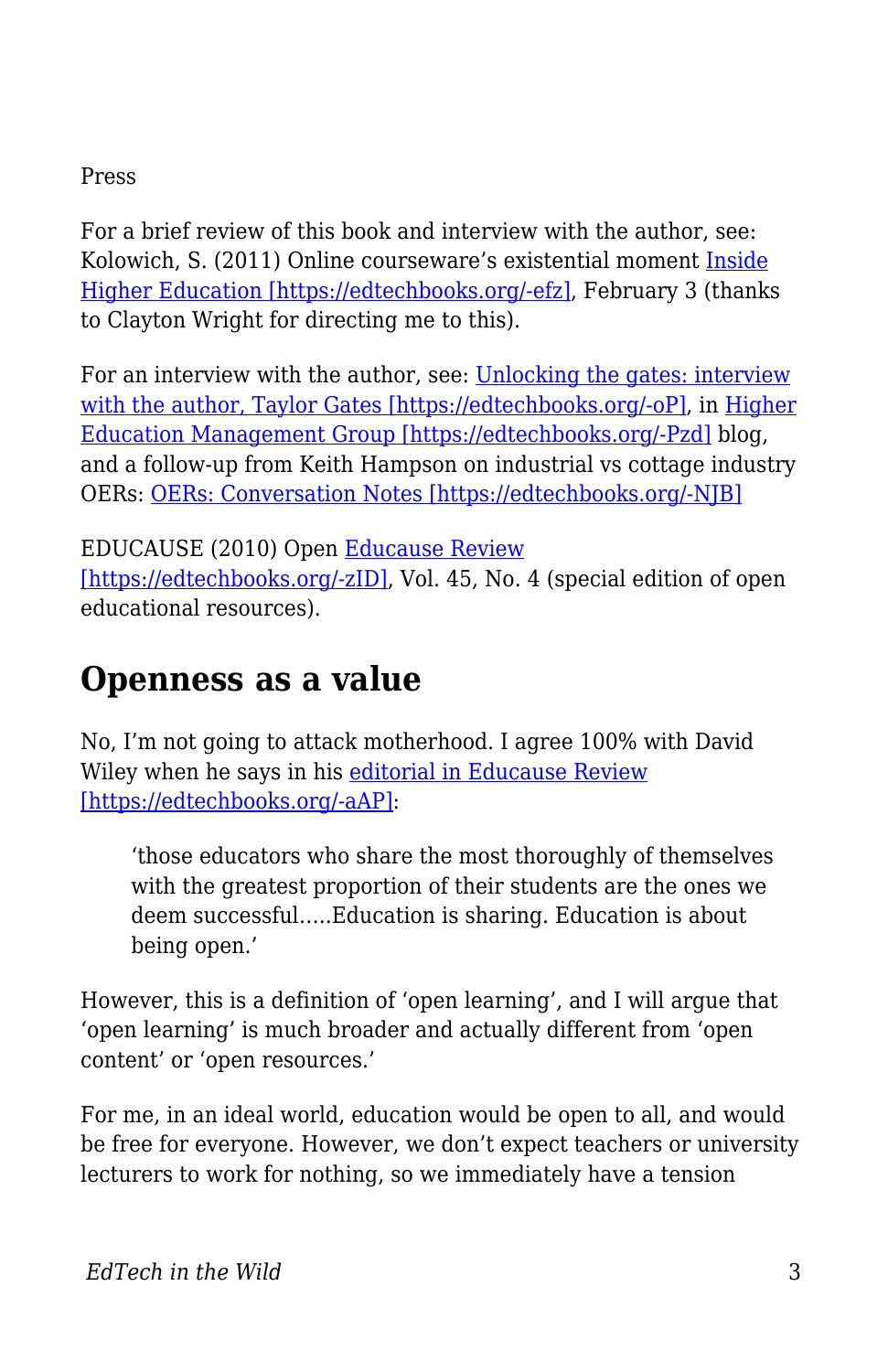between the ideal and the reality of public education. There are costs in the system, and they have to paid for, one way or another.

Furthermore, even if we accept the somewhat questionable notion that content is or will be free in a digital world, I will argue that open content on its own will not do much for open learning, because education is more than about delivering content, and it is in the 'more' where the real costs lie.

Lastly, the word 'hypocrisy' keeps coming to mind when I hear wealthy institutions pounding their chests for 'giving away' content that either the public through taxes or students through fees have already paid for, while their fees are such that they exclude all but the rich from their own programs and the accreditation that open content does not provide.

If you want to hear the justification for these arguments, I'm afraid you are going to have to read a long blog post (but at least its open).

#### **What do we mean by 'content'?**

We need to be clear about what we mean by content.

Content has many meanings. In digital terms we often describe content by its format: text, audio, video, or blogs, podcasts and YouTube. However, in educational terms, content is about facts, principles, ideas, beliefs, arguments, and descriptions or manifestations of processes, feelings and emotions. Academic content is often considered to be of a second order, one or more levels above direct experience: generalization, abstractions, rules and principles.

The public seems to swing wildly between believing that content is king and that content is now obsolete. The 'content is king' school argues for set curricula, prioritizing content into what is important and what is not important, standardized testing of recall or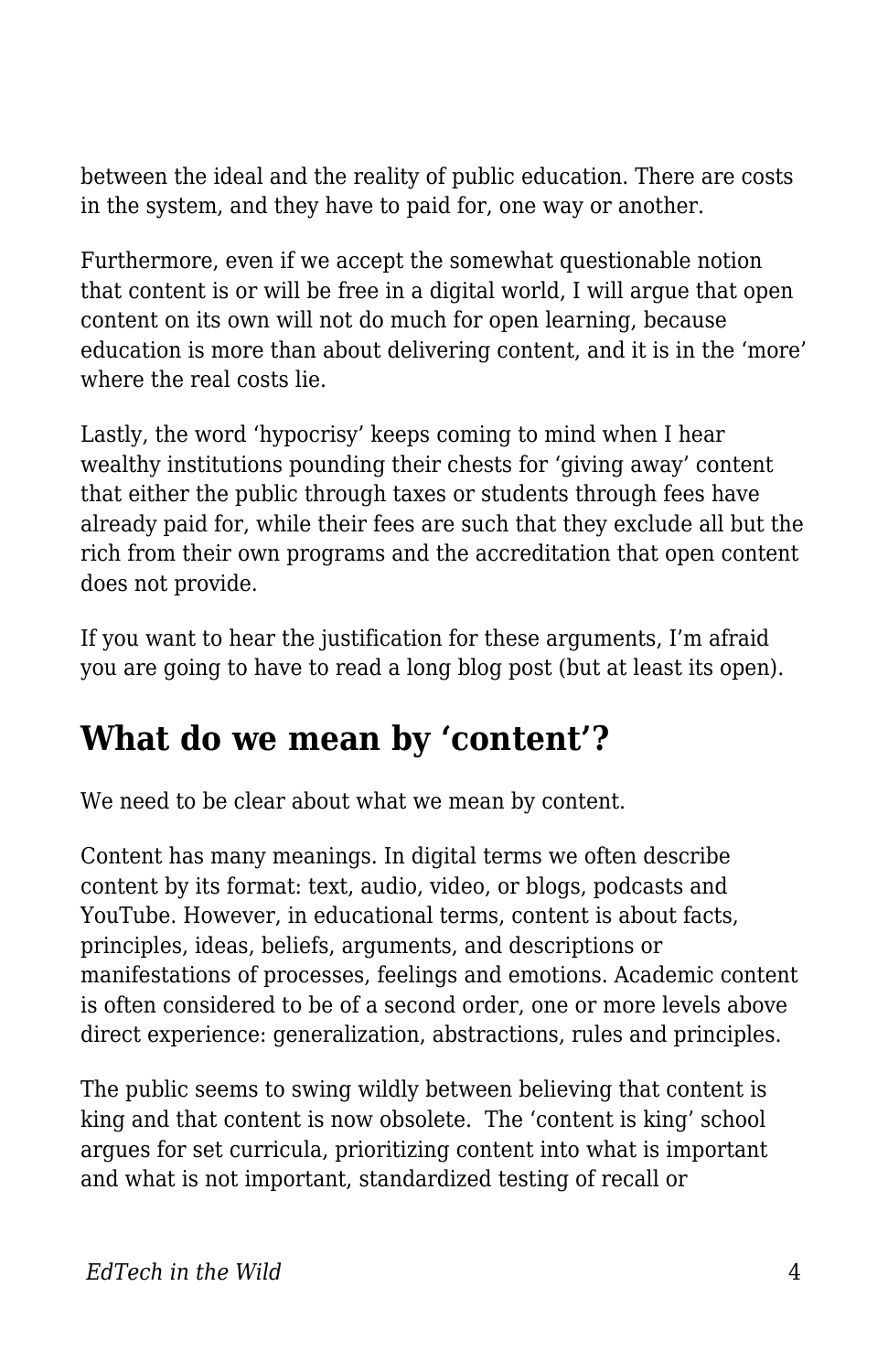reproduction of content. The 'content is obsolete' school argues that it's all about competencies, skills, and doing. In fact we need both content, and the development of competencies and skills, which usually means applying content (as defined educationally above) to the real world, putting it into context and evaluating its appropriateness within a given context.

So we do need content in education. However, content is not static, nor a commodity like coal. Modern research into learning shows that content is best learned within context (situated learning), when the learner is active, and that above all, when the learner can actively construct knowledge by developing meaning and 'layered' understanding. In other words, content is not effectively learned if it is thought of as shovelling coal into a truck. Learning is a dynamic process that requires questioning, adjustment of prior learning to incorporate new ideas, testing of understanding, and feedback. These 'transactional' processes require a combination of personal reflection, feedback from an expert (i.e. the teacher or instructor) and even more importantly, feedback from and interaction with friends, family and fellow learners. The weakness with open content is that by its nature, at its purest it is stripped of these developmental, contextual and 'environmental' components that are essential for effective learning. In other words, it is just like coal, sitting there waiting to be loaded.

Now don't misunderstand me. Coal is a very valuable product. But it has to be mined, stored, shipped and processed. We are not paying enough attention in the discourse around open content to these contextual elements that turn it from a raw material into a useful output.

### **The good**

Surprisingly, I'm having most difficulty with this part of the discussion. Is it good to share content? Yes, of course, but don't confuse it with learning. Open content is nothing more than a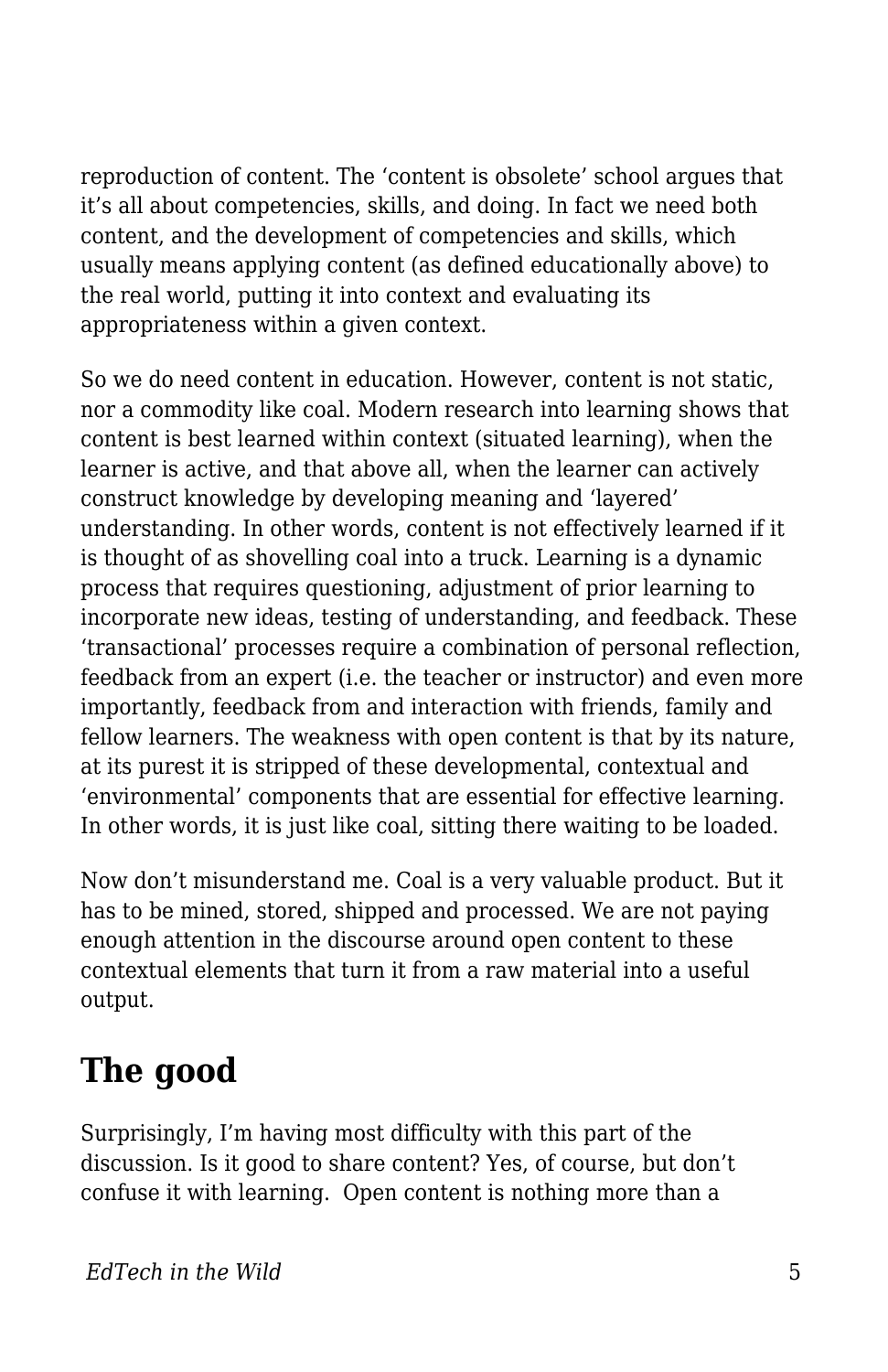glorified digital public library, without the fines for being overdue. A library does not a degree make.

Ah, but what about getting access to the best and most up-to-date thinking on a subject, such as through MIT's OpenCourseware project? Well, at best it does no harm, but see below my criticisms under both the 'Bad' and the 'Ugly' headlines. Yes, I can certainly see the value if I was an instructor contemplating a new course or program, but I would be surprised if I would need to go to OpenCourseware to determine the curriculum. This will be influenced by a very wide range of factors, such as more recent research in publications, attendance at professional conferences, and my own research and that of close colleagues. The danger is that I would just import the material without fully understanding why it was originally chosen, what its limitations are, and then I would be in difficulties fielding questions from students. However, as a resource for helping me define what I want to teach, yes, open content is definitely helpful.

However, for me, the two main reasons for using open content are as follows

- by students, in a learner-centered teaching approach that focuses on students accessing content on the Internet (and in real life) as part of developing knowledge, skills and competencies defined by the instructor, or (for advanced learners) in conjunction with learners themselves. However, this would not be restricted to officially approved open educational resources, but to everything on the Internet, because one of the core skills I would want to teach is how to assess and evaluate different sources of information.
- by a consortium of instructors or institutions creating common learning materials within a broader program context, that can be shared both within and outside the consortium. However, not only would the content be available, but also the underlying instructional principles, learning outcomes, learner assessment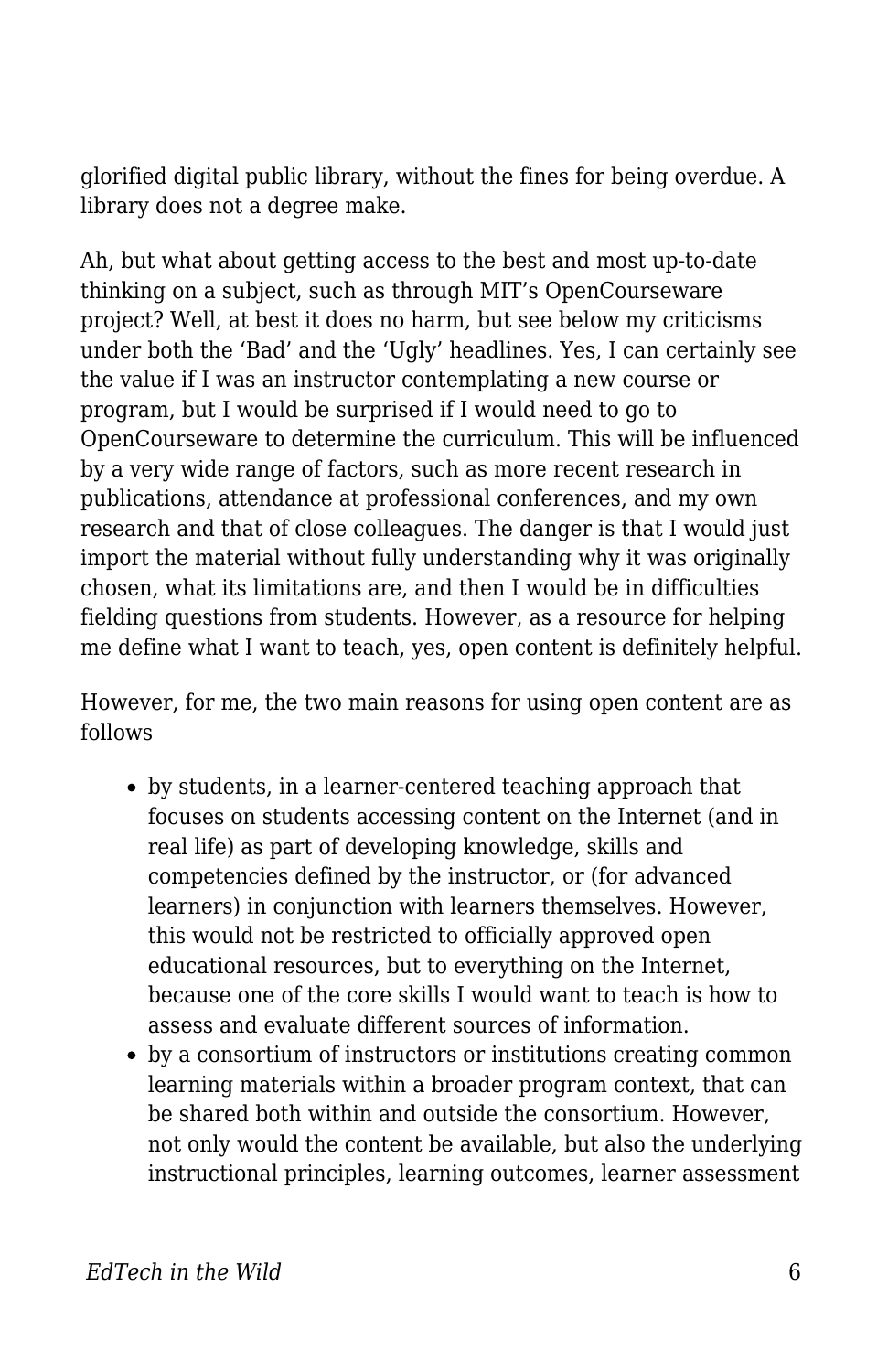strategies, what learner support is needed, learner activities, and program evaluation techniques, so that other instructors or learners can adapt to their own context. This approach is being taken by

- $\circ$  the Carnegie Mellon [Open Learning Initiative](http://oli.web.cmu.edu/openlearning/) [\[https://edtechbooks.org/-PQy\]](http://oli.web.cmu.edu/openlearning/)
- o to some extent by the UK Open University's [OpenLearn](http://openlearn.open.ac.uk/) [\[http://openlearn.open.ac.uk/\]](http://openlearn.open.ac.uk/) project
- $\circ$  the [Virtual University of Small States of the](http://www.col.org/progServ/programmes/Pages/VUSSC.aspx/) [Commonwealth \[https://edtechbooks.org/-Aam\]](http://www.col.org/progServ/programmes/Pages/VUSSC.aspx/)
- [OER Africa \[http://www.oerafrica.org/\]](http://www.oerafrica.org/)



OER from University of Cape Town in OER Africa repository

Note however the more context that is supplied, the more restricted is the number of possible applications of the content outside the original group that created it. BCCampus requires institutions who use BCCampus course development funding to make that material available for use by any institution within the province, through its [SOL•R repository \[http://solr.bccampus.ca/wp/\],](http://solr.bccampus.ca/wp/) but it is at best only partly open source, as the government retains copyright of the material (although in practice, it is quite easy to access outside the province as well.)

There are probably other contexts where open content can be both useful and effective, but these need to be defined, tested and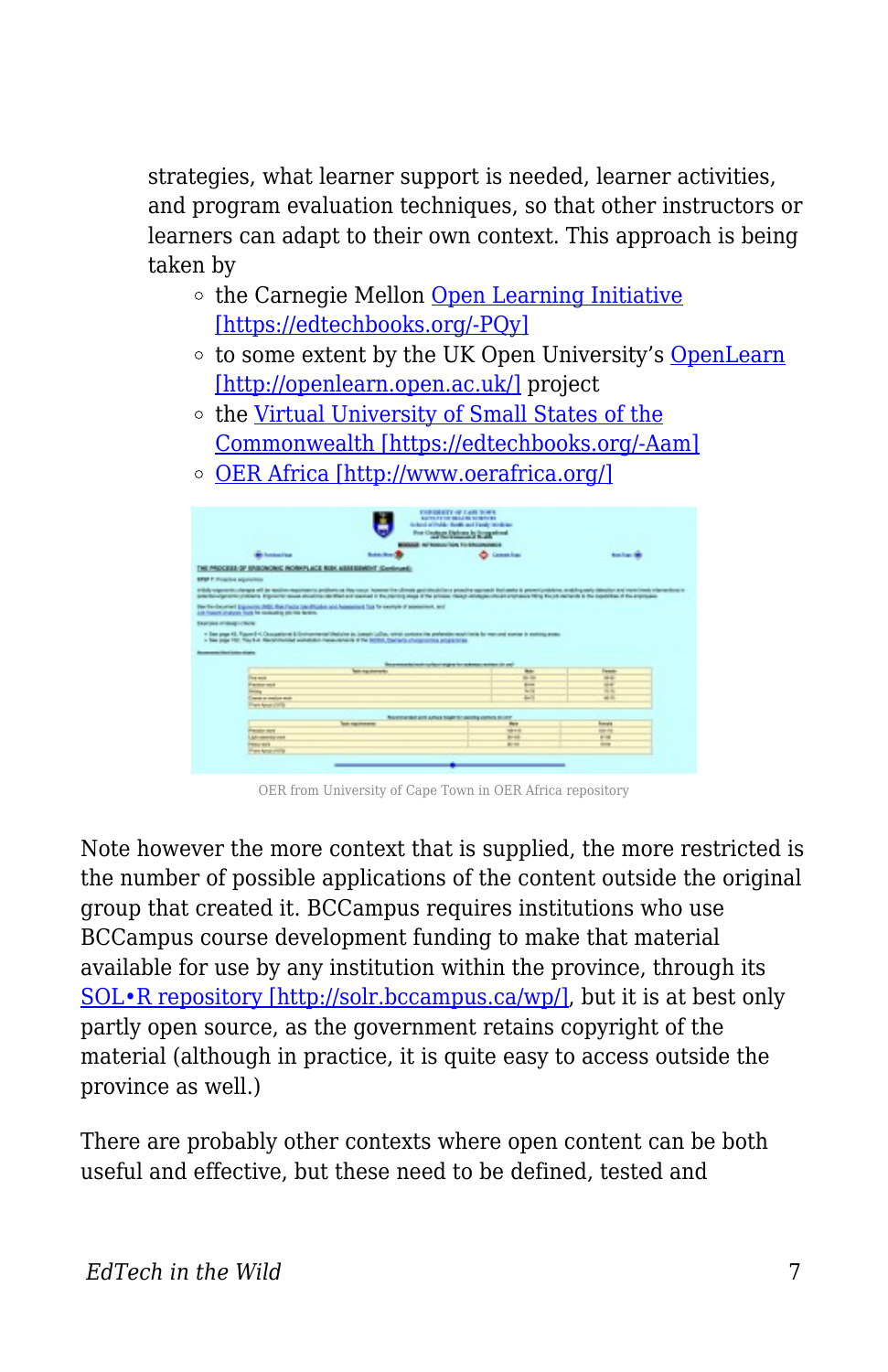evaluated.

A major argument of course for open content is that this will be of enormous help in developing countries who lack qualified instructors. For my response to this, see 'The bad' below.

### **The bad**

It's easiest here to start with actual examples.

[Health Sciences Online \[https://edtechbooks.org/-wXt\]a](http://hso.info/hso/cgi-bin/query-meta?v:project=HSO&v:sources=test-lang-final2-avalon%20PubMed&)nd [GlobalUni](http://www.globaluni.info/) [\[http://www.globaluni.info/\].](http://www.globaluni.info/) Health Sciences Online (HSO) is a nonprofit online health information resource that launched in December 2008. The website aims to provide quality educational resources to health care providers in training and practice, especially in developing countries, thus bridging the digital divide (the global imbalance in access to information technology). The four pillars of HSO are being comprehensive, authoritative, ad-free and free. The next step for HSO is to become an online health sciences learning centre, providing credentials and distance education degrees to help satisfy the great need for more and better-prepared health care professionals worldwide.

It plans to do this through the GlobalUni. GlobalUni claims (like the University of the People) to be the world's first free university. Founding collaborators and funders include the U.S. CDC, NATO's Science for Peace initiative, World Bank, WHO, and the World Medical Association. The full health sciences launch in 2011 will include the world's first free master's degrees, multiple medical residency training programs and 30+ other medicine, public health, nursing, pharmacy, and dentistry courses.

All this sounds fine, until you look closer. The materials available to date are terrible, mainly Powerpoint slides, lecture notes, and pdf files. No principles of distance learning design have been applied.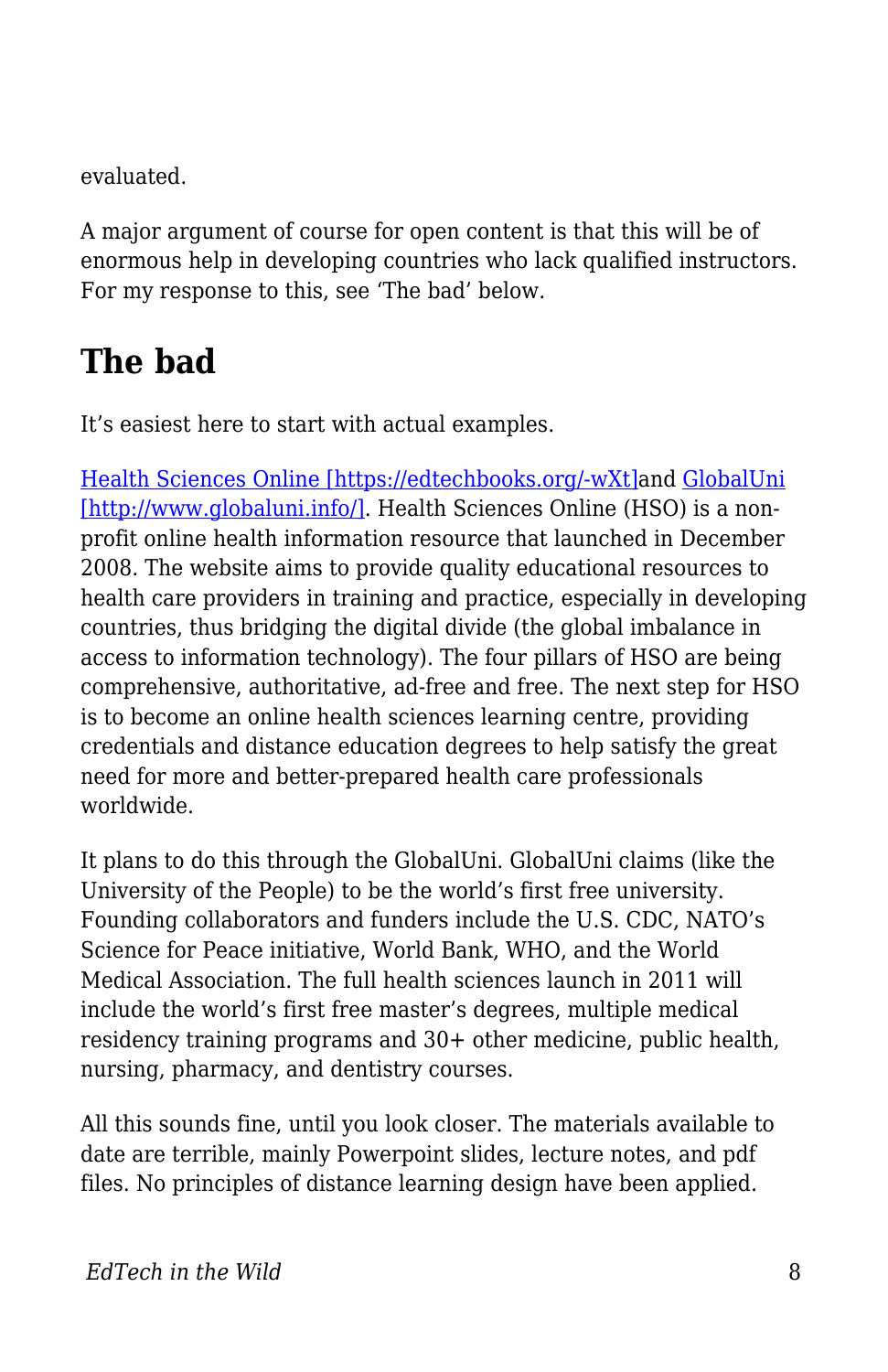Student assessment is a joke, relying mainly on peer assessment and multiple choice, self-assessed questions. Unless the whole thing is radically changed, the result will be appallingly bad training for people in developing countries. It is this kind of initiative that gives not just open educational resources, but all online learning, such a bad name. It is bad, because it lacks all the essential components of a successful learning context, especially for learners in developing countries. They don't deserve third rate teaching such as this.

| <b>HOWER</b><br><b>CERTIS</b>                                                                                                                                                                                                                                                                                                                                                                                                                                                                                                                                                                                                                                                                                                                                                                                                                                                                                                                                                                                                                                                                                                                                                                                                                     | <b>ATTI-Sciences Online</b>                                                                                                                                                                    | B Men product 11 |
|---------------------------------------------------------------------------------------------------------------------------------------------------------------------------------------------------------------------------------------------------------------------------------------------------------------------------------------------------------------------------------------------------------------------------------------------------------------------------------------------------------------------------------------------------------------------------------------------------------------------------------------------------------------------------------------------------------------------------------------------------------------------------------------------------------------------------------------------------------------------------------------------------------------------------------------------------------------------------------------------------------------------------------------------------------------------------------------------------------------------------------------------------------------------------------------------------------------------------------------------------|------------------------------------------------------------------------------------------------------------------------------------------------------------------------------------------------|------------------|
| Gebrief - A.7151 - Bosto: - ALT Book                                                                                                                                                                                                                                                                                                                                                                                                                                                                                                                                                                                                                                                                                                                                                                                                                                                                                                                                                                                                                                                                                                                                                                                                              |                                                                                                                                                                                                |                  |
| Taking of Castosia                                                                                                                                                                                                                                                                                                                                                                                                                                                                                                                                                                                                                                                                                                                                                                                                                                                                                                                                                                                                                                                                                                                                                                                                                                | 44                                                                                                                                                                                             | の痛               |
| <b>Recreating of Audust</b><br><b>Scouts shakespelling Statested</b><br>Filteritan Niteri, Nickeltonian, and<br><b><i><u>American</u></i></b><br>lastic bases and bases of branch is<br>the Minimum Haracana, and Tradition Ind.<br><b>RATIO AT YOU'RE</b><br>Egre & Engineer shikuptonian<br>bench of ference Mineralber<br><b>Rooms of Modest Abergamen</b><br>because of Antiuction Steamer<br>San Fish Printers Printers for silvers<br><b>Mill Detroite</b><br>bone of Traditional Association clouded<br><b>CALIFORNIA</b><br><b>Auckstreampts Material Avenue</b><br>and Language<br>THE R.A. of these Municipal Products.<br><b>EXCESSION CONTRACTOR</b><br>branques of American Charles<br>Foundation and in this hands fact in<br><b>Profit Motors</b><br><b>Industries of Antius View in Terrant</b><br><b>Services</b><br><b>Nor motor pump &amp; probations</b><br>actually comprisations dealing and<br>month or its substitutely and<br><b>FORTSHIT IT JESSE AIR EARTH?</b><br>Lowest Economic Heavy at Factories<br><b>Secretary and Color Continues Services</b><br>A Three start business also training<br>SLATE: RELINIEUT MUSEUM AND LINE<br><b>Plannings of claims Technical</b><br><b>Reporting for dealer can Finances</b> | Componery: Understand The Pharmacology US Abrokel<br>Index car, will limit by materials that will hate provis GAS his computercy change billion the instruction that is to francisch anciental |                  |
|                                                                                                                                                                                                                                                                                                                                                                                                                                                                                                                                                                                                                                                                                                                                                                                                                                                                                                                                                                                                                                                                                                                                                                                                                                                   | 1. Promotion of Educations of United 19 (day 4-8)<br>2. Flameship exhections: April 41 Bider                                                                                                   |                  |
|                                                                                                                                                                                                                                                                                                                                                                                                                                                                                                                                                                                                                                                                                                                                                                                                                                                                                                                                                                                                                                                                                                                                                                                                                                                   | Gar                                                                                                                                                                                            | の演               |

Health Sciences Online materials

Similarly the claim that MIT's OpenCourseware will radically change learning in Africa and other developing countries is another example of the arrogance of assuming you can just take content from one country and dump it into another, like giving away free coal. Content needs not only to be contextualized but also adapted for independent or distance learning. If MIT really wants to improve learning in Africa, it should redevelop the materials with African partners, build in learning activities, ensure that the learners have well trained instructors, locally or from MIT, to support the teaching, ensure a full learning context is provided, and work with African partners on the ground. It should then give those that graduate an MIT degree. Perhaps then I won't get my regular e-mails from poor students in developing countries asking me how to get into MIT.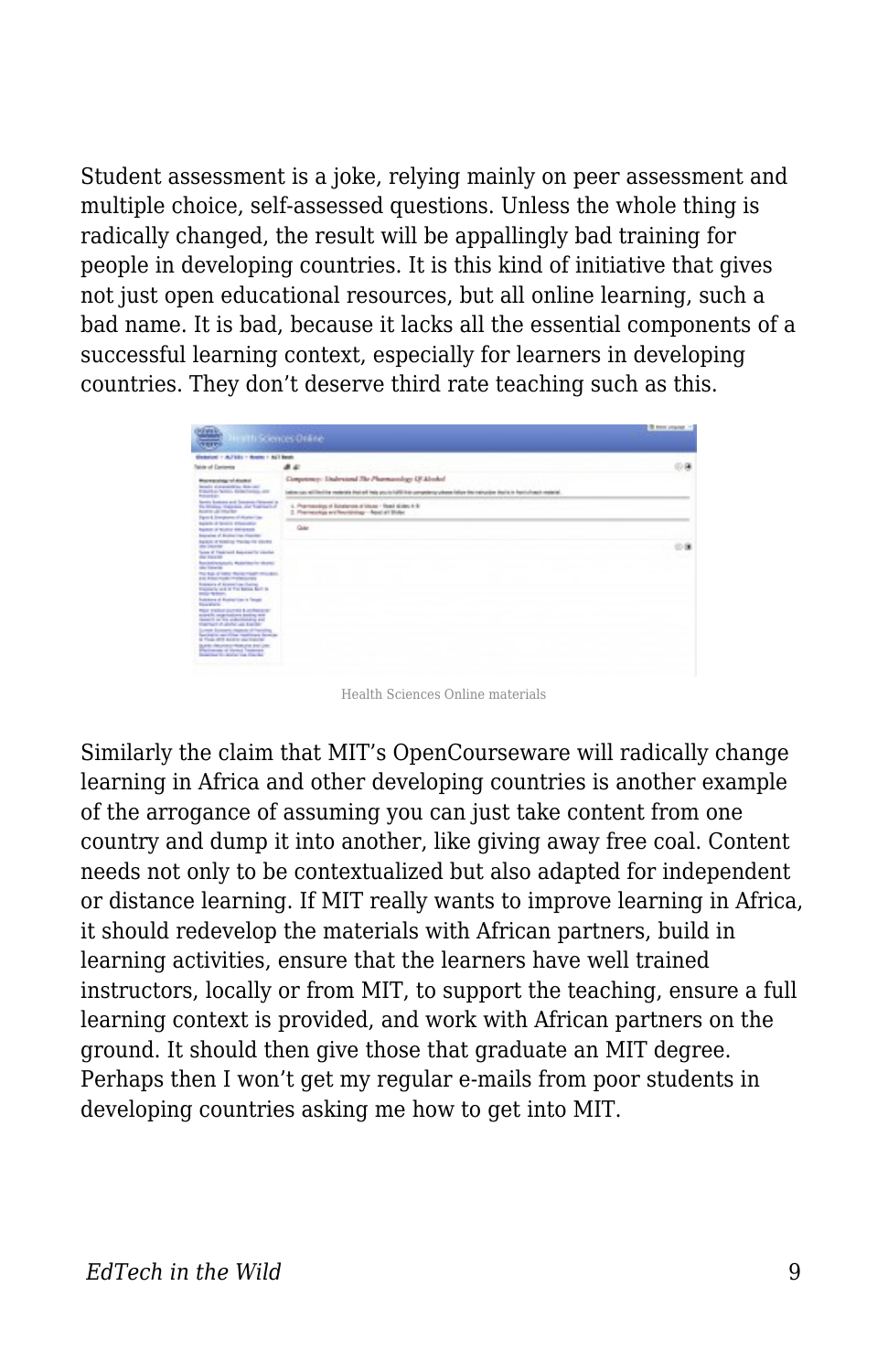## **The ugly**

What makes a lot of open content ugly is the lack of design or adaptation to make it suitable for independent or distance study or for third party use. It is as if 40 years of research on effective practice in distance learning has all been for nothing. The problem of course is cost: it takes time and money to do this. However, if instructors know from the start that whatever they are developing will be used as open content, and they work with an instructional designer to ensure it is suitable for secondary use, then the costs can be kept reasonably low. But this means developing a comprehensive strategy for open content that includes thinking of the contexts in which it would be used, and how to make it valuable within such contexts, which few institutions have done.



A lecture from MIT's OpenCourseware

#### **Conclusions**

The main barrier to education is not lack of cheap content but lack of access to programs leading to credentials, either because such programs are too expensive, or because there are not enough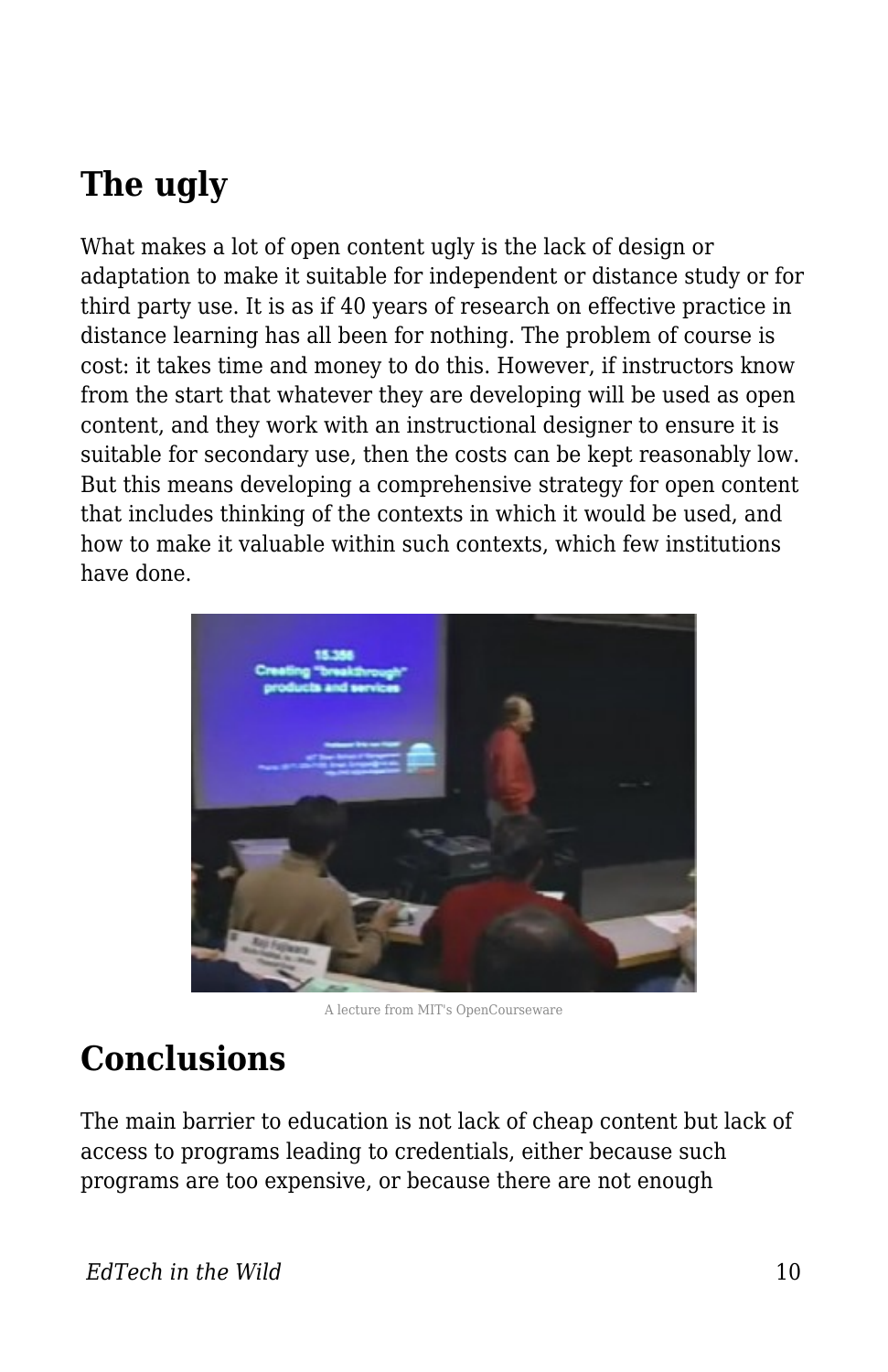qualified teachers, or both. Making content free is not a waste of time (if it is properly designed for secondary use), but it is still a drop in the bucket. Initiatives such as Health Sciences Online suck up a lot of sponsor funding that could be better used by providing proper educational provision within a developing country. If MIT wants to put its material online to show off the academic quality of its instructors, and their great lecture style (cough, cough) then fine, but don't pretend you're saving the world.

Open educational resources do have an important role to play in online education, but they need to be properly designed, and developed within a broader learning context that includes the critical activities needed to support learning, such as opportunities for student-instructor and peer interaction, and within a culture of sharing, such as consortia of equal partners and other frameworks that provide a context that encourages and supports sharing. In other words, OERs need skill and hard work to make them useful, and selling them as a panacea for education does more harm than good.